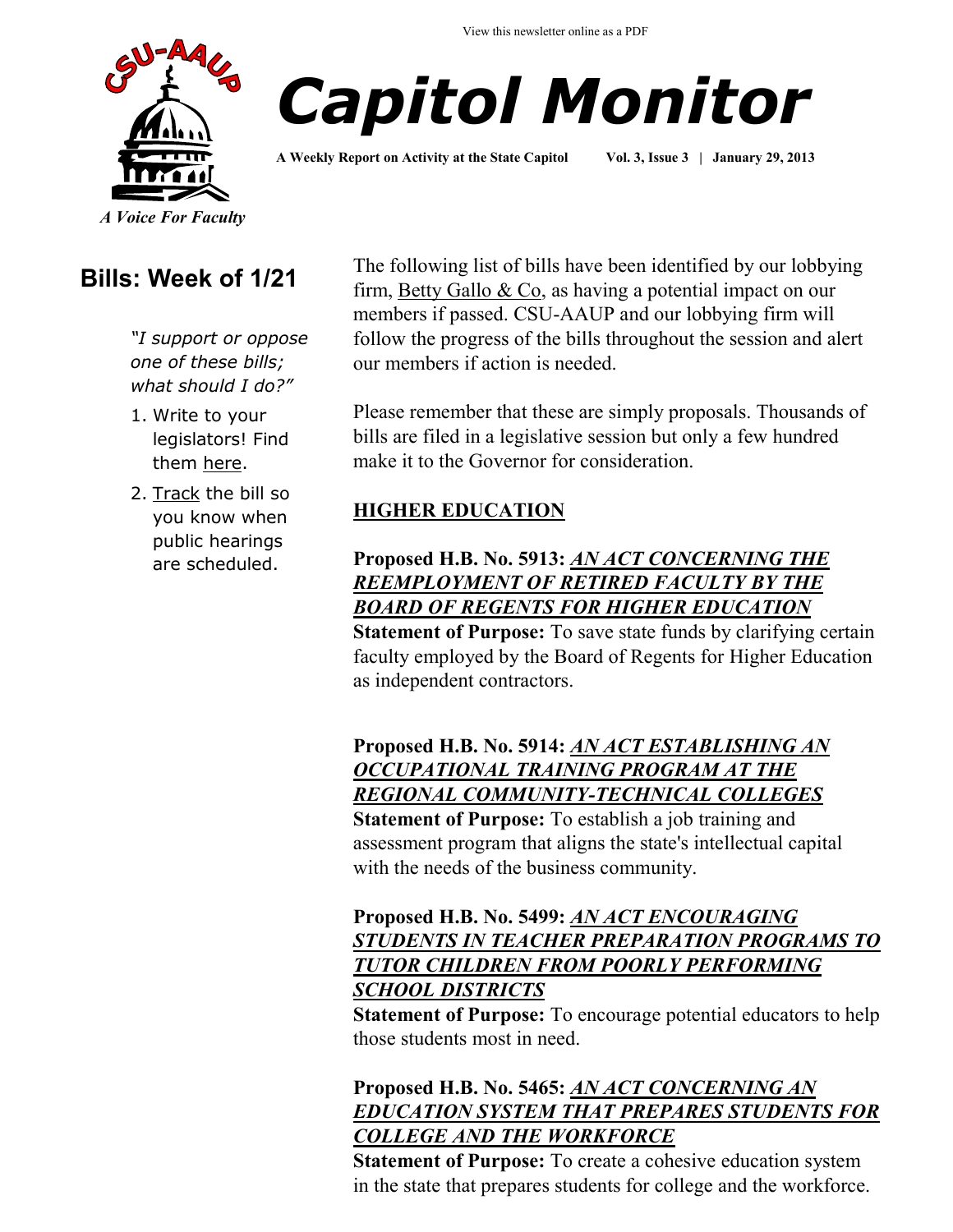# **Bills: Continued**

#### **Proposed H.B. No. 5915:** *[AN ACT CREATING INCENTIVES FOR](http://www.cga.ct.gov/asp/cgabillstatus/cgabillstatus.asp?selBillType=Bill&bill_num=HB05915&which_year=2013)  [GRADUATES OF CONNECTICUT COLLEGES, UNIVERSITIES](http://www.cga.ct.gov/asp/cgabillstatus/cgabillstatus.asp?selBillType=Bill&bill_num=HB05915&which_year=2013)  [AND TECHNICAL HIGH SCHOOLS](http://www.cga.ct.gov/asp/cgabillstatus/cgabillstatus.asp?selBillType=Bill&bill_num=HB05915&which_year=2013)*

**Statement of Purpose:** To provide tax credits to recent graduates who remain in the state, and to businesses that hire or retain recent graduates of Connecticut colleges, universities or technical high schools.

#### **Proposed H.B. No. 6064:** *[AN ACT CONCERNING TUITION FEE](http://www.cga.ct.gov/asp/cgabillstatus/cgabillstatus.asp?selBillType=Bill&bill_num=HB06064&which_year=2013)  [WAIVERS FOR VETERANS TAKING SUMMER AND](http://www.cga.ct.gov/asp/cgabillstatus/cgabillstatus.asp?selBillType=Bill&bill_num=HB06064&which_year=2013)  [INTERSESSION CLASSES AT PUBLIC INSTITUTIONS OF](http://www.cga.ct.gov/asp/cgabillstatus/cgabillstatus.asp?selBillType=Bill&bill_num=HB06064&which_year=2013)  [HIGHER EDUCATION](http://www.cga.ct.gov/asp/cgabillstatus/cgabillstatus.asp?selBillType=Bill&bill_num=HB06064&which_year=2013)*

**Statement of Purpose:** To include coverage of tuition fees for summer and intersession classes in veterans' tuition waivers.

#### **Proposed H.B. No. 5500:** *[AN ACT REQUIRING INSTITUTIONS](http://www.cga.ct.gov/asp/cgabillstatus/cgabillstatus.asp?selBillType=Bill&bill_num=HB05500&which_year=2013)  [OF HIGHER EDUCATION TO PROVIDE STUDENTS WITH](http://www.cga.ct.gov/asp/cgabillstatus/cgabillstatus.asp?selBillType=Bill&bill_num=HB05500&which_year=2013)  [UNIFORM FINANCIAL AID INFORMATION](http://www.cga.ct.gov/asp/cgabillstatus/cgabillstatus.asp?selBillType=Bill&bill_num=HB05500&which_year=2013)*

**Statement of Purpose:** To require institutions of higher education to provide financial aid information in a uniform way to ensure that students understand their true higher education costs.

#### **Proposed H.B. No. 5617:** *[AN ACT CONCERNING STUDENT](http://www.cga.ct.gov/asp/cgabillstatus/cgabillstatus.asp?selBillType=Bill&bill_num=HB05617&which_year=2013)  [MEMBERSHIP ON THE BOARD OF TRUSTEES FOR THE](http://www.cga.ct.gov/asp/cgabillstatus/cgabillstatus.asp?selBillType=Bill&bill_num=HB05617&which_year=2013)  [UNIVERSITY OF CONNECTICUT](http://www.cga.ct.gov/asp/cgabillstatus/cgabillstatus.asp?selBillType=Bill&bill_num=HB05617&which_year=2013)*

**Statement of Purpose:** To ensure undergraduate and graduate student representation on the Board of Trustees for The University of Connecticut.

#### **Proposed S.B. No. 330:** *[AN ACT ESTABLISHING A BUSINESS](http://www.cga.ct.gov/asp/cgabillstatus/cgabillstatus.asp?selBillType=Bill&bill_num=SB00330&which_year=2013)  [SUCCESS CENTER AT SOUTHERN CONNECTICUT STATE](http://www.cga.ct.gov/asp/cgabillstatus/cgabillstatus.asp?selBillType=Bill&bill_num=SB00330&which_year=2013)  [UNIVERSITY](http://www.cga.ct.gov/asp/cgabillstatus/cgabillstatus.asp?selBillType=Bill&bill_num=SB00330&which_year=2013)*

**Statement of Purpose:** To create space for Southern Connecticut State University's new School of Business.

#### **Proposed S.B. No. 331:** *[AN ACT CONCERNING THE FUNDING](http://www.cga.ct.gov/asp/cgabillstatus/cgabillstatus.asp?selBillType=Bill&bill_num=SB00331&which_year=2013)  [OF REGIONAL COMMUNITY-TECHNICAL COLLEGES](http://www.cga.ct.gov/asp/cgabillstatus/cgabillstatus.asp?selBillType=Bill&bill_num=SB00331&which_year=2013)*

**Statement of Purpose:** To create greater equity and fairness and encourage each regional community-technical college to operate in the most effective and efficient manner by rewarding those colleges that operate effectively and efficiently.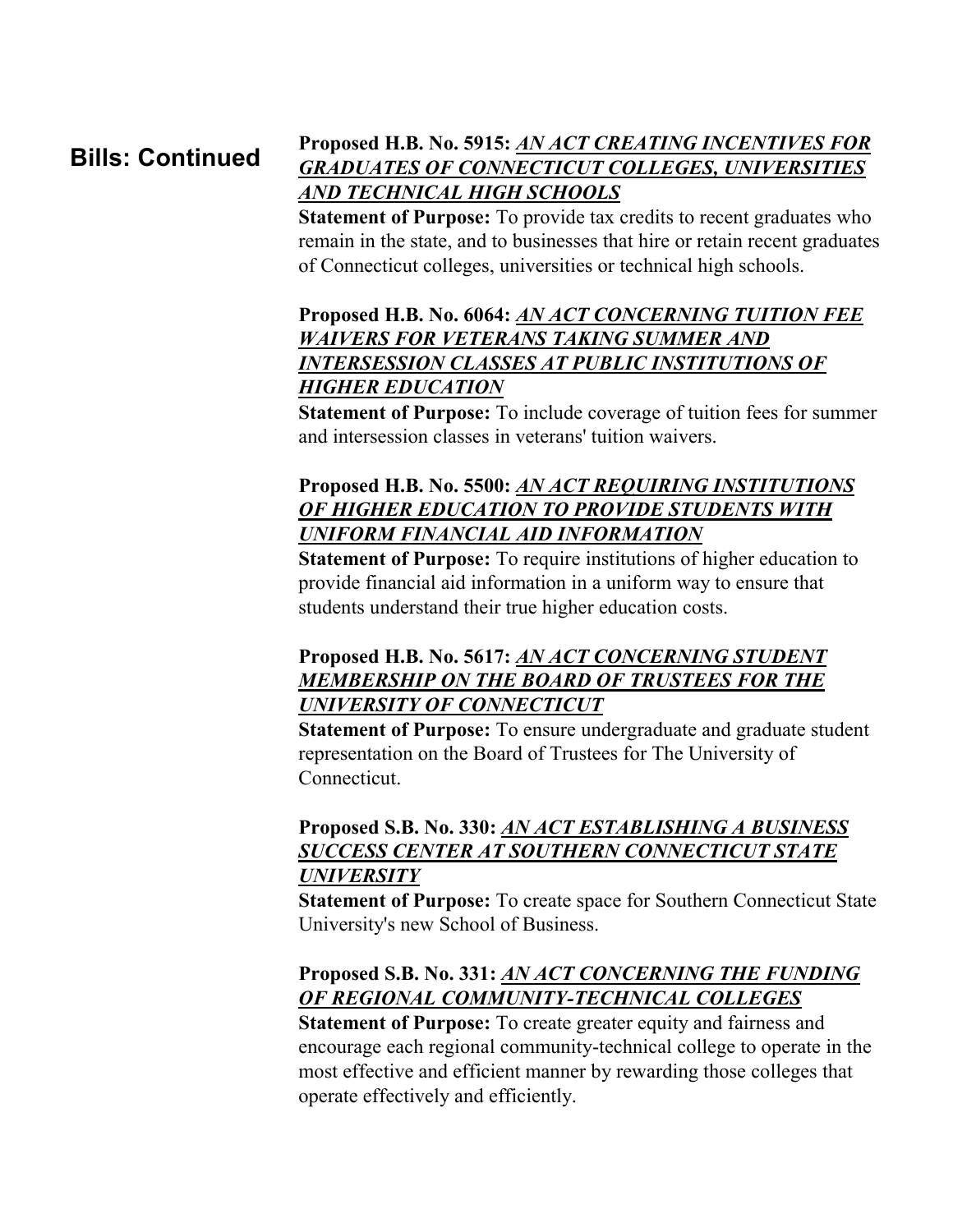# **Bills: Continued**

#### **Proposed S.B. No. 333:** *[AN ACT REQUIRING A STUDY OF](http://www.cga.ct.gov/asp/cgabillstatus/cgabillstatus.asp?selBillType=Bill&bill_num=SB00333&which_year=2013)  [STUDENT ATTENDANCE AND DROP OUT RATES IN](http://www.cga.ct.gov/asp/cgabillstatus/cgabillstatus.asp?selBillType=Bill&bill_num=SB00333&which_year=2013)  [RELATION TO FINANCIAL AID DISBURSEMENTS AT THE](http://www.cga.ct.gov/asp/cgabillstatus/cgabillstatus.asp?selBillType=Bill&bill_num=SB00333&which_year=2013)  [REGIONAL COMMUNITY-TECHNICAL COLLEGES](http://www.cga.ct.gov/asp/cgabillstatus/cgabillstatus.asp?selBillType=Bill&bill_num=SB00333&which_year=2013)*

**Statement of Purpose:** To study the correlation between student attendance and drop out rates in relation to student financial aid disbursements by the regional community-technical colleges.

#### **Proposed S.B. No. 441:** *[AN ACT REQUIRING INSTITUTIONS OF](http://www.cga.ct.gov/asp/cgabillstatus/cgabillstatus.asp?selBillType=Bill&bill_num=SB00441&which_year=2013)  [HIGHER EDUCATION TO REPORT INSTANCES OF CHILD](http://www.cga.ct.gov/asp/cgabillstatus/cgabillstatus.asp?selBillType=Bill&bill_num=SB00441&which_year=2013)  [ABUSE](http://www.cga.ct.gov/asp/cgabillstatus/cgabillstatus.asp?selBillType=Bill&bill_num=SB00441&which_year=2013)*

**Statement of Purpose:** To require institutions of higher education to report child abuse.

#### **Proposed S.B. No. 475:** *[AN ACT PROMOTING ACCESS TO](http://www.cga.ct.gov/asp/cgabillstatus/cgabillstatus.asp?selBillType=Bill&bill_num=SB00475&which_year=2013)  [HIGHER EDUCATION FOR IN-STATE STUDENTS](http://www.cga.ct.gov/asp/cgabillstatus/cgabillstatus.asp?selBillType=Bill&bill_num=SB00475&which_year=2013)*

**Statement of Purpose:** To promote access to higher education for students in Connecticut.

#### **Proposed S.B. No. 476:** *[AN ACT REQUIRING INPUT FROM](http://www.cga.ct.gov/asp/cgabillstatus/cgabillstatus.asp?selBillType=Bill&bill_num=SB00476&which_year=2013)  [LOCAL MANUFACTURERS IN DEVELOPING](http://www.cga.ct.gov/asp/cgabillstatus/cgabillstatus.asp?selBillType=Bill&bill_num=SB00476&which_year=2013)  [MANUFACTURING TECHNOLOGY PROGRAMS AT THE](http://www.cga.ct.gov/asp/cgabillstatus/cgabillstatus.asp?selBillType=Bill&bill_num=SB00476&which_year=2013)  [REGIONAL COMMUNITY-TECHNICAL COLLEGES](http://www.cga.ct.gov/asp/cgabillstatus/cgabillstatus.asp?selBillType=Bill&bill_num=SB00476&which_year=2013)*

**Statement of Purpose:** To facilitate targeted workforce development.

#### **Proposed S.B. No. 332:** *[AN ACT ESTABLISHING AN](http://www.cga.ct.gov/asp/cgabillstatus/cgabillstatus.asp?selBillType=Bill&bill_num=SB00332&which_year=2013)  [ACADEMICALLY GIFTED ADVANCEMENT PROGRAM](http://www.cga.ct.gov/asp/cgabillstatus/cgabillstatus.asp?selBillType=Bill&bill_num=SB00332&which_year=2013)*

**Statement of Purpose:** To advance academically-gifted students to higher education in accordance with their abilities.

### **LABOR & PUBLIC EMPLOYEES**

#### **Proposed H.B. No. 5559:** *[AN ACT REPLACING THE DEFINED](http://www.cga.ct.gov/asp/cgabillstatus/cgabillstatus.asp?selBillType=Bill&bill_num=HB05559&which_year=2013)  [BENEFIT RETIREMENT PLAN FOR STATE EMPLOYEES WITH](http://www.cga.ct.gov/asp/cgabillstatus/cgabillstatus.asp?selBillType=Bill&bill_num=HB05559&which_year=2013)  [A DEFINED CONTRIBUTION RETIREMENT PLAN](http://www.cga.ct.gov/asp/cgabillstatus/cgabillstatus.asp?selBillType=Bill&bill_num=HB05559&which_year=2013)*

**Statement of Purpose:** To replace state employee pensions with a defined contribution plan.

#### **Proposed H.B. No. 5563:** *[AN ACT EXCLUDING OVERTIME](http://www.cga.ct.gov/asp/cgabillstatus/cgabillstatus.asp?selBillType=Bill&bill_num=HB05563&which_year=2013)  [PAYMENTS FROM THE CALCULATION OF STATE EMPLOYEE](http://www.cga.ct.gov/asp/cgabillstatus/cgabillstatus.asp?selBillType=Bill&bill_num=HB05563&which_year=2013)  [RETIREMENT INCOME](http://www.cga.ct.gov/asp/cgabillstatus/cgabillstatus.asp?selBillType=Bill&bill_num=HB05563&which_year=2013)*

**Statement of Purpose:** To prevent state pensions from being artificially inflated by the overuse and abuse of overtime.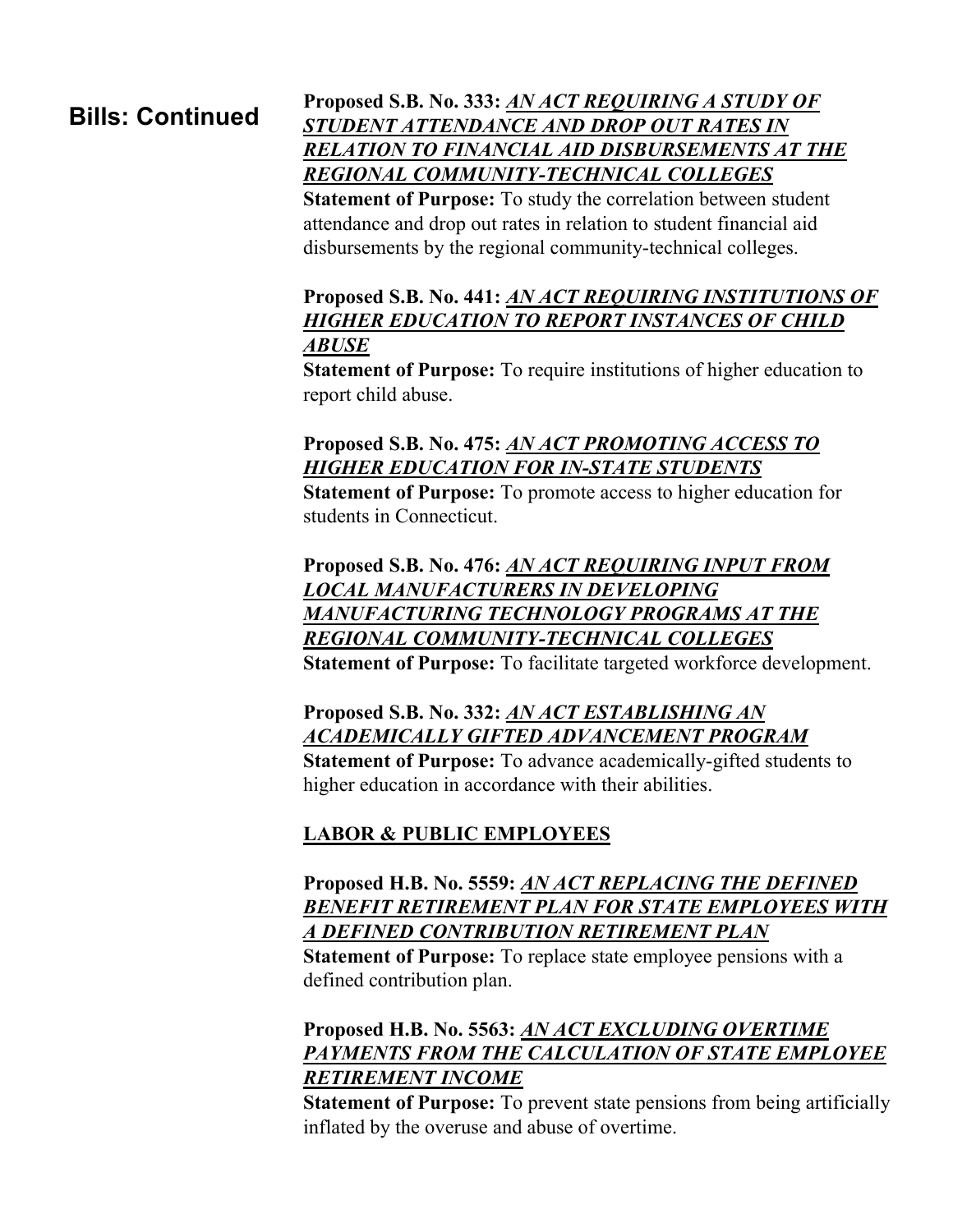#### **Proposed H.B. No. 5689:** *[AN ACT CONCERNING UNION](http://www.cga.ct.gov/asp/cgabillstatus/cgabillstatus.asp?selBillType=Bill&bill_num=HB05689&which_year=2013)  [RECERTIFICATION](http://www.cga.ct.gov/asp/cgabillstatus/cgabillstatus.asp?selBillType=Bill&bill_num=HB05689&which_year=2013)* **Bills: Continued**

**Statement of Purpose:** To allow workers an opportunity to choose the union they want representing them and to protect the sanctity of the secret ballot.

#### **Proposed H.B. No. 5690:** *[AN ACT PROHIBITING EMPLOYERS](http://www.cga.ct.gov/asp/cgabillstatus/cgabillstatus.asp?selBillType=Bill&bill_num=HB05690&which_year=2013)  [FROM REQUESTING ACCESS TO THEIR EMPLOYEES'](http://www.cga.ct.gov/asp/cgabillstatus/cgabillstatus.asp?selBillType=Bill&bill_num=HB05690&which_year=2013)  [PERSONAL SOCIAL MEDIA ACCOUNTS](http://www.cga.ct.gov/asp/cgabillstatus/cgabillstatus.asp?selBillType=Bill&bill_num=HB05690&which_year=2013)*

**Statement of Purpose:** To protect employee privacy by barring employers or potential employers from requiring employees to provide passwords to their personal accounts as a condition of employment.

#### **Proposed H.B. No. 5703:** *[AN ACT ELIMINATING LONGEVITY](http://www.cga.ct.gov/asp/cgabillstatus/cgabillstatus.asp?selBillType=Bill&bill_num=HB05703&which_year=2013)  [PAYMENTS FOR ALL STATE EMPLOYEES](http://www.cga.ct.gov/asp/cgabillstatus/cgabillstatus.asp?selBillType=Bill&bill_num=HB05703&which_year=2013)*

**Statement of Purpose:** To ensure that all similarly situated employees are treated equally by eliminating longevity payments for all state employees.

#### **Proposed H.B. No. 5704:** *[AN ACT ESTABLISHING A TASK FORCE](http://www.cga.ct.gov/asp/cgabillstatus/cgabillstatus.asp?selBillType=Bill&bill_num=HB05704&which_year=2013)  [TO STUDY THE STATE UNEMPLOYMENT COMPENSATION](http://www.cga.ct.gov/asp/cgabillstatus/cgabillstatus.asp?selBillType=Bill&bill_num=HB05704&which_year=2013)  [SYSTEM](http://www.cga.ct.gov/asp/cgabillstatus/cgabillstatus.asp?selBillType=Bill&bill_num=HB05704&which_year=2013)*

**Statement of Purpose:** To create a task force to study whether Connecticut's unemployment benefits should be adjusted to be more in line with other states.

#### **Proposed H.B. No. 5710:** *[AN ACT CONCERNING NEWLY HIRED](http://www.cga.ct.gov/asp/cgabillstatus/cgabillstatus.asp?selBillType=Bill&bill_num=HB05710&which_year=2013)  [STATE EMPLOYEES AND PENSION OPTIONS](http://www.cga.ct.gov/asp/cgabillstatus/cgabillstatus.asp?selBillType=Bill&bill_num=HB05710&which_year=2013)*

**Statement of Purpose:** To create parity between state and private pension plans.

#### **Proposed H.B. No. 5769:** *[AN ACT CONCERNING THE](http://www.cga.ct.gov/asp/cgabillstatus/cgabillstatus.asp?selBillType=Bill&bill_num=HB05769&which_year=2013)  [TEACHERS' RETIREMENT FUND AND THE STATE](http://www.cga.ct.gov/asp/cgabillstatus/cgabillstatus.asp?selBillType=Bill&bill_num=HB05769&which_year=2013)  [EMPLOYEES RETIREMENT FUND](http://www.cga.ct.gov/asp/cgabillstatus/cgabillstatus.asp?selBillType=Bill&bill_num=HB05769&which_year=2013)*

**Statement of Purpose:** To prevent transferring funds from the Teachers' Retirement Fund to the State Employees Retirement Fund.

## **Proposed H.B. No. 6146:** *[AN ACT CONCERNING STATE](http://www.cga.ct.gov/asp/cgabillstatus/cgabillstatus.asp?selBillType=Bill&bill_num=HB06146&which_year=2013)  [EMPLOYEES AND VIOLENCE IN THE WORKPLACE](http://www.cga.ct.gov/asp/cgabillstatus/cgabillstatus.asp?selBillType=Bill&bill_num=HB06146&which_year=2013)*

**Statement of Purpose:** To require the Department of Administrative Services to report the number of complaints of abusive conduct in the workplace between state employees to the General Assembly.